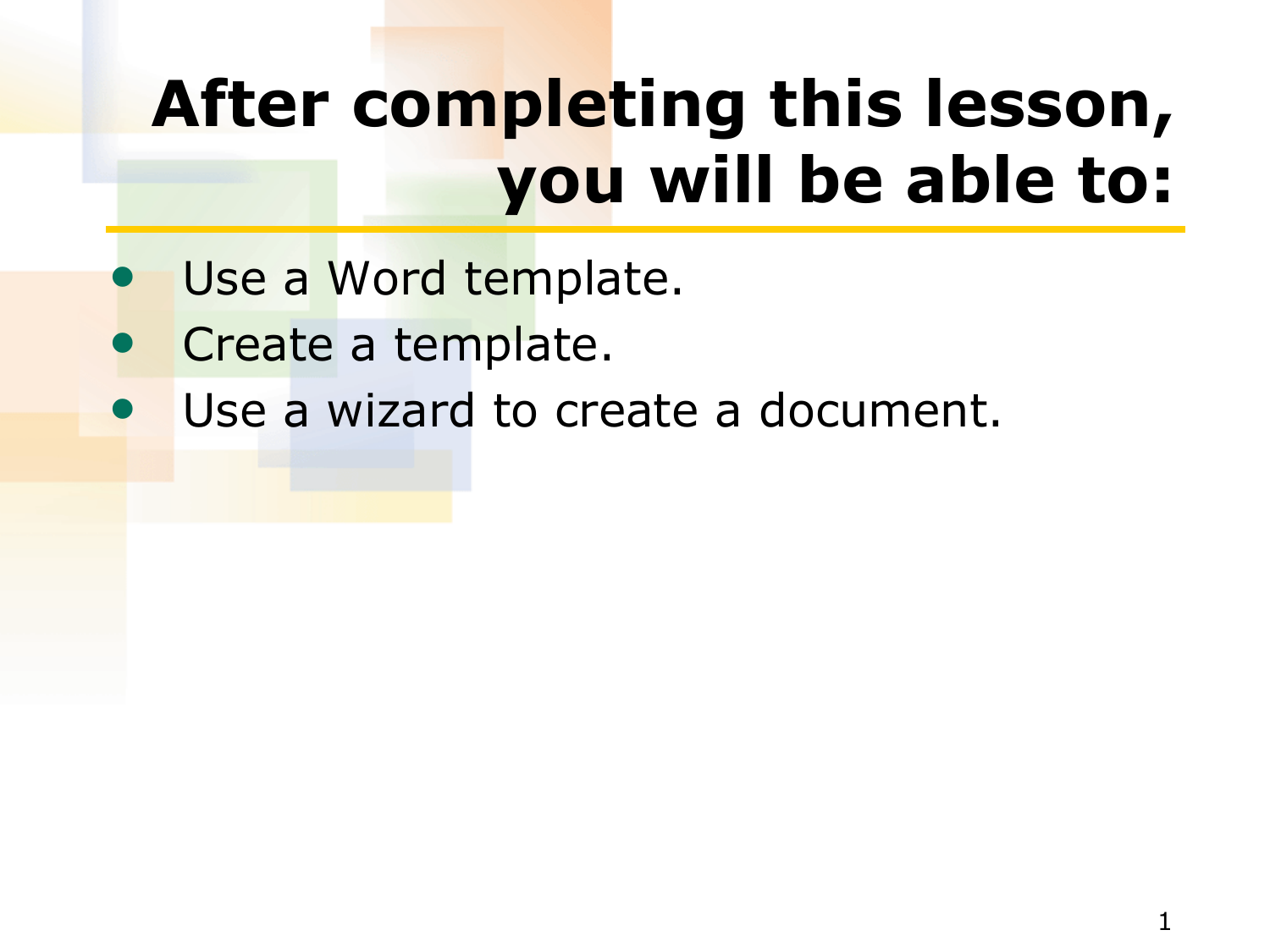## **Using a Word Template**

### **To use a template other than the Normal template**

- 1. Click one of the options in the New from template section of the New Document task pane.
- 2. Navigate to the desired category of templates or search for the desired template.
- 3. Double-click the desired template icon.
- 4. Update the document as desired and save the file.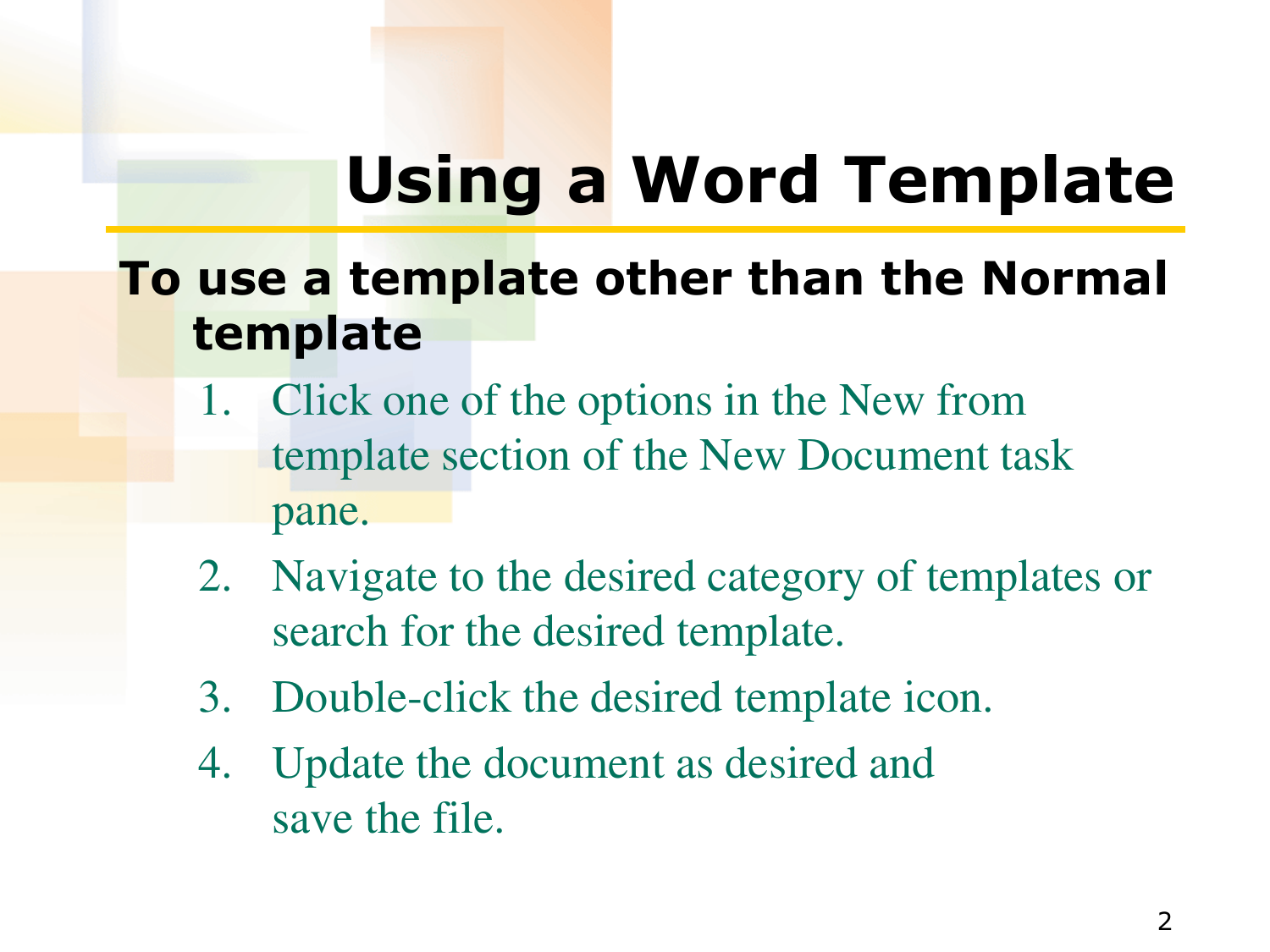## **Creating Your Own Template**

### **To create a template from an existing document**

- 1. Create or open the document on which you want to base the template.
- 2. On the File menu, click Save As.
- 3. Type a name for the template in the File name box.
- 4. Click the Save as type down arrow and click Document Template (\*.dot).

*(continued)*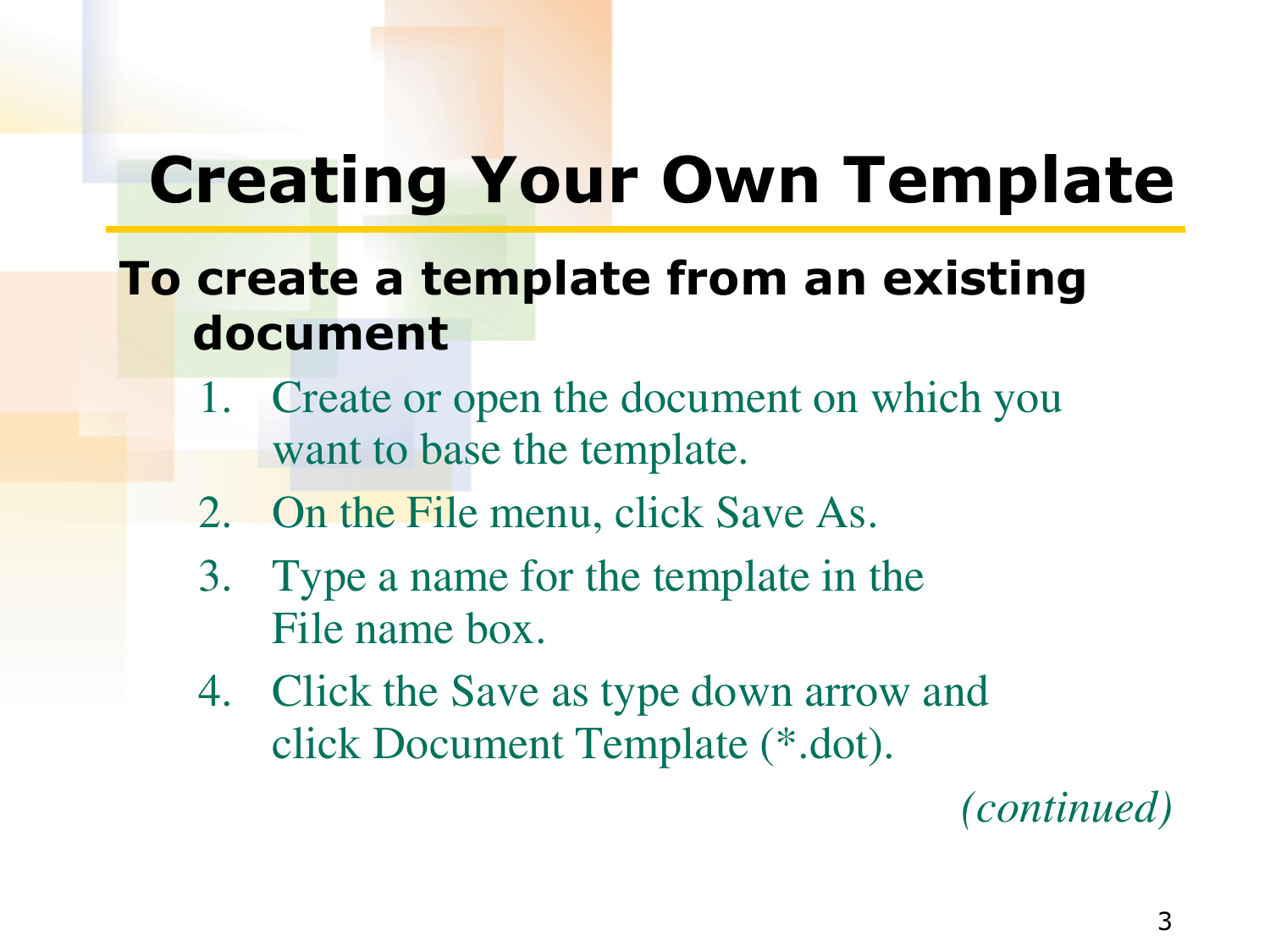## **Creating Your Own Template**

### **To create a template from an existing document** *(continued)*

- 5. Leave the document in the default location (the folder called Templates). *Or*
- 1. Click the Save in down arrow and navigate to the folder in which you want to store the template.

#### *(continued)*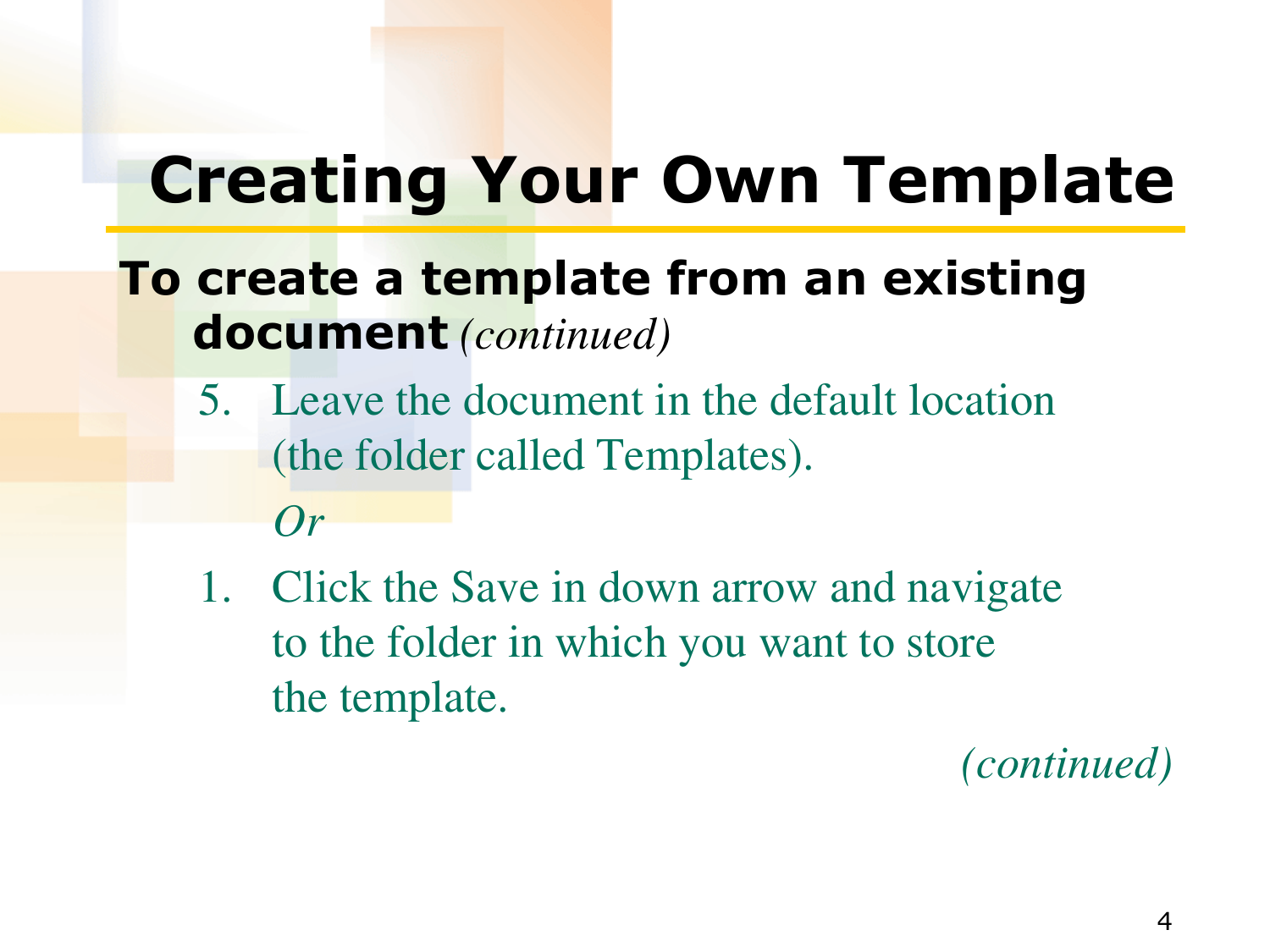### **Creating Your Own Template**

#### **To create a template from an existing document** (*continued)*

- 2. Click the Save button.
- 3. Modify the template as desired.
- 4. Save the template.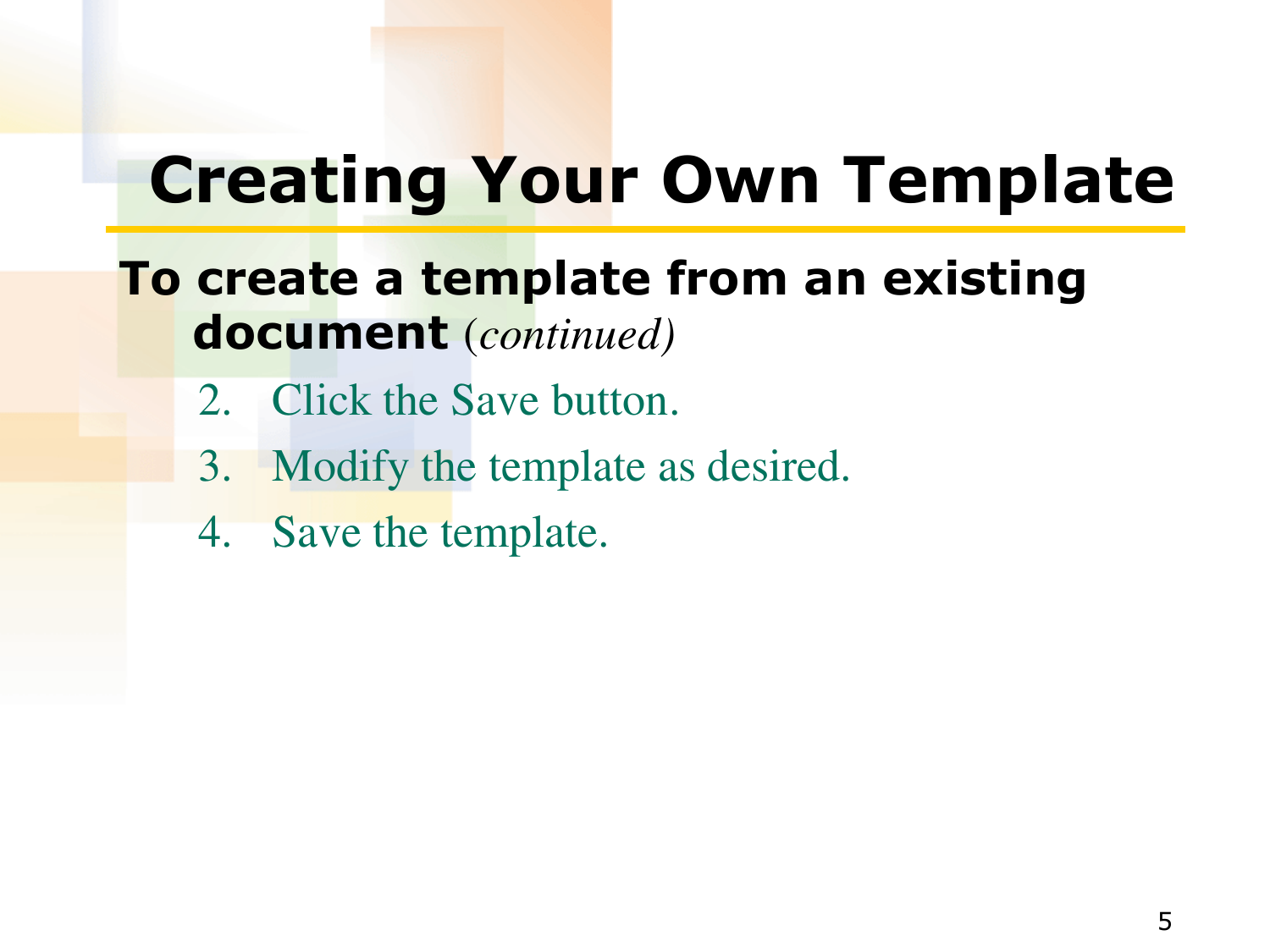# **Using a Wizard**

#### **To use a wizard**

- 1. On the File menu, click New.
- 2. Click General Templates in the New from template section of the New Document task pane.
- 3. Click the desired category tab.
- 4. Double-click the wizard icon that you want to use.

(*continued)*